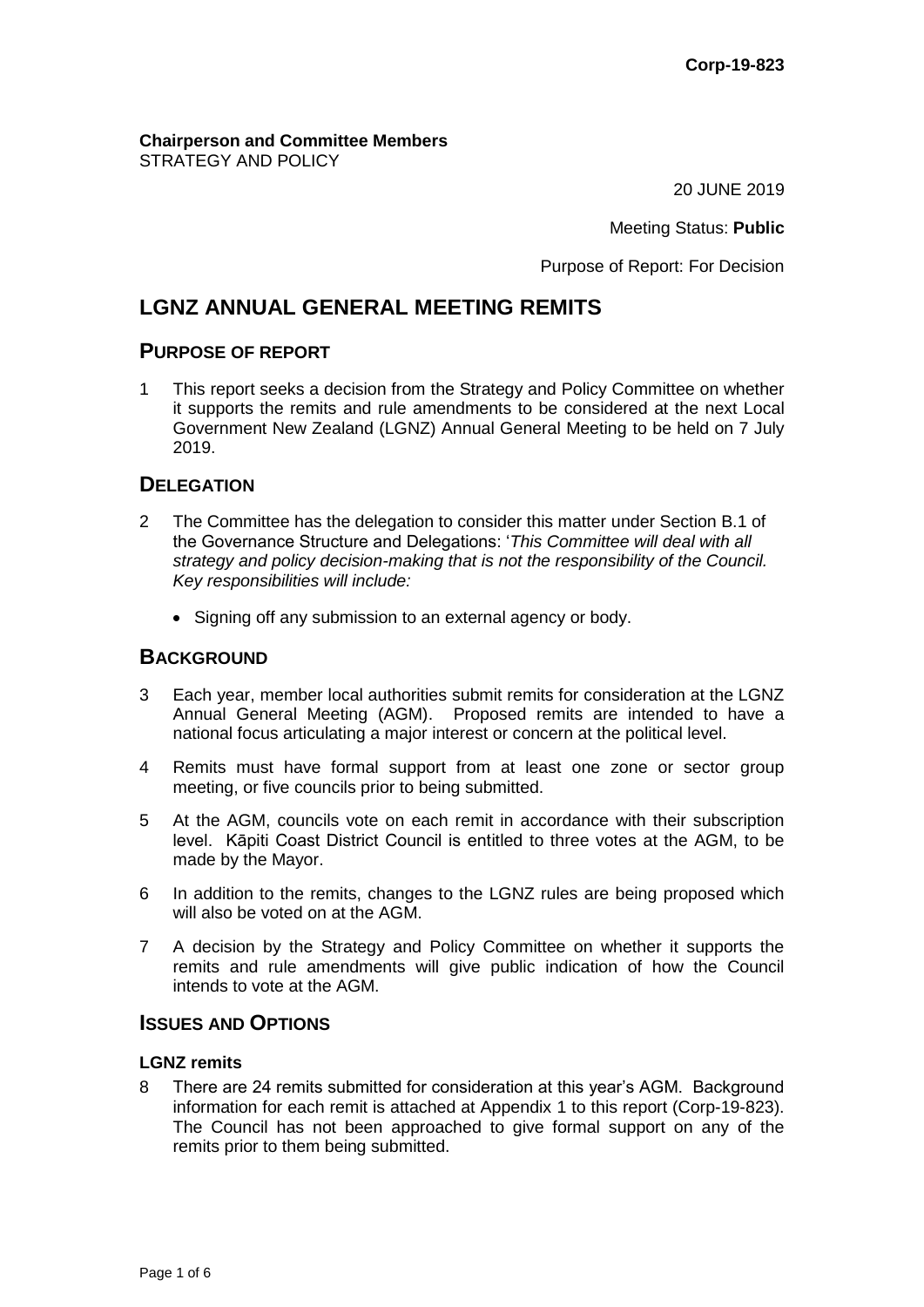- 9 Officers recommend that the Strategy and Policy Committee agree that Council intend to vote in support of all remits as proposed, with the following exceptions:
	- Conditional support for remits number 9 and 13.
	- Do not support remits number 22 and 23.

#### *Conditional support proposed*

- 10 Remit 9 asks LGNZ to call on central government to take action as recommended by the Law Commission in its 2014 report on "Liability of Multiple Defendants" to introduce a cap on the liability of councils in New Zealand in relation to building defects claims whilst joint and several liability applies.
- 11 Note that Council's preference is for proportionate liability as indicated in its submission to the Ministry of Business, Innovation and Employment on building system legislative reform approved by Council on 13 June 2019. However, if proportionate liability is not achievable then a cap on liability is acceptable.
- 12 Remit 13 asks LGNZ to pursue an amendment to the Local Government Act 2002 to address issues in relation to councils undertaking works on infrastructure assets located on private land. While Officers recommend supporting the intent of the remit, more information is desired on how the proposed legislative change would address the issues.

#### *No support proposed*

- 13 Remit 22 asks for the selection of all independent commissioners for Resource Management Act hearings to be centralised. While Officers acknowledge that it may be useful to have the option of requesting centralised selection of commissioners in certain cases, requiring it for all hearings would introduce a significant administrative burden on councils and the Ministry for the Environment (MfE). Officers also note that MfE already maintains a list of all accredited commissioners and chairs.
- 14 Remit 23 asks that LGNZ request the Government to amend S.41A of the LGA 2002 to give Mayors the same powers to appoint a deputy mayor as held by the Mayor of Auckland. Officers recommend that the existing legislation is adequate.

### **LGNZ rules amendments**

- 15 There are four amendments to the LGNZ rules proposed. Background information on each is attached at Appendix 2. The four proposed amendments are:
	- 1) Provide that the Chair of Te Maruata is a member of National Council, with full voting rights.
	- 2) Provide that Auckland Council has three seats on National Council.
	- 3) Minor administrative changes, including
		- Inclusion of community board members in the definition of Elected Member
		- The ability for National Council to appoint individuals (with full speaking rights, but no voting rights) to the National Council
		- Changes to the definition of a quorum for the purpose of National Council meetings; and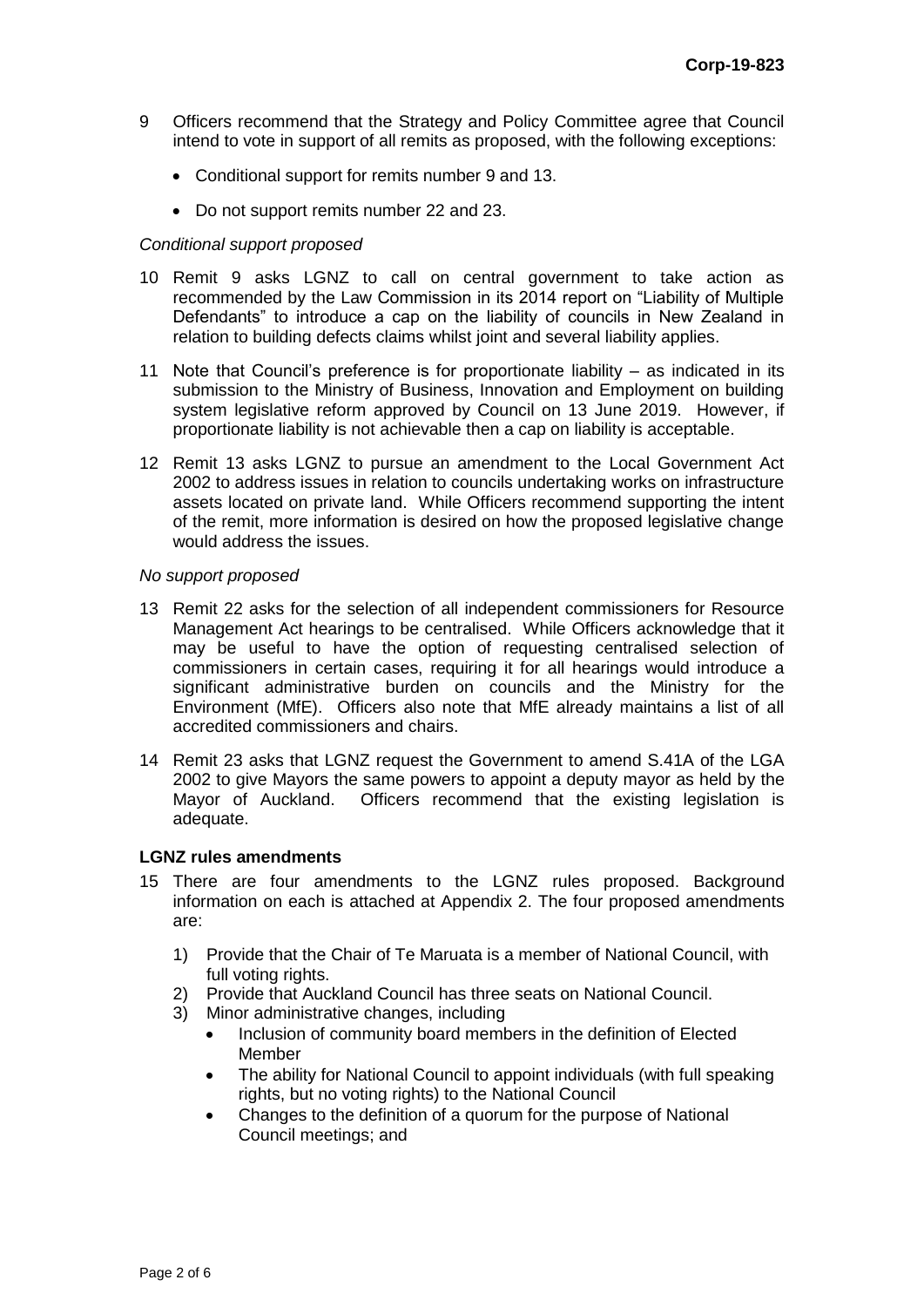- The ability for National Council to pass a resolution without a meeting with the agreement of 75 per cent of all National Council members (as opposed to all National Council members, as currently required).
- 4) Modernise the rules and rationalise the language (no substantive change).
- 16 Officers recommend that the Strategy and Policy Committee support the rule amendments as proposed.

## **CONSIDERATIONS**

### Policy considerations

17 There are no impacts on Council policies arising from this report.

## Legal considerations

18 There are no legal considerations arising from this report.

### Financial considerations

19 There are no financial considerations arising from this report.

### Tāngata whenua considerations

20 There are no tāngata whenua considerations arising from this report.

### Strategic considerations

21 While Council's voting intention on the remits has no direct contribution to our strategic direction, two of the remits do support the Council's three-year focus on an effective response to climate change (refer remits 1 and 18 in Appendix 1).

# **SIGNIFICANCE AND ENGAGEMENT**

### Significance policy

22 This matter has a low level of significance under Council's Significance and Engagement Policy.

### Consultation already undertaken

23 No consultation has been undertaken in relation to this report.

### Engagement planning

24 No engagement is proposed in relation to this report.

## **Publicity**

25 No publicity is proposed in relation to this report.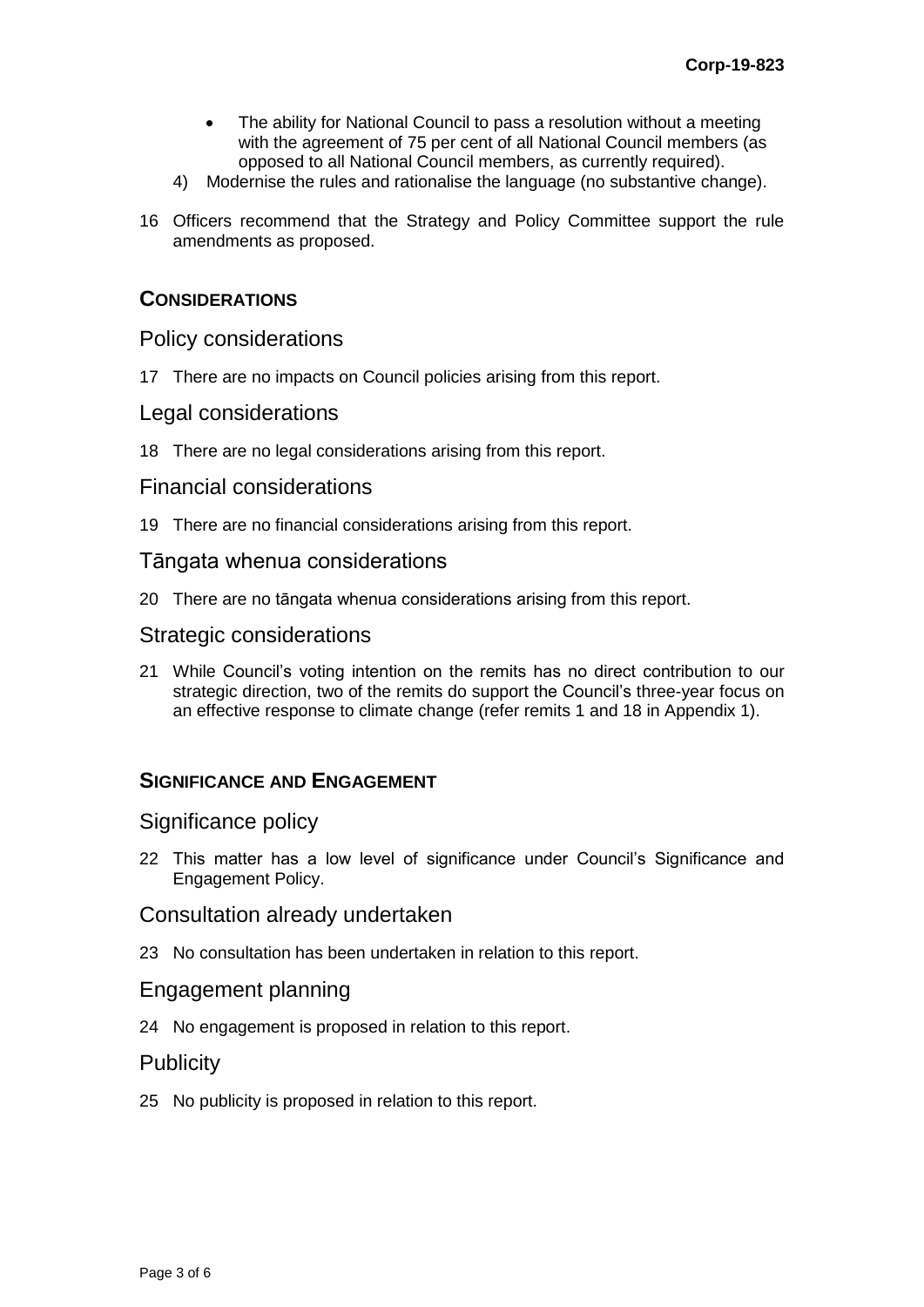# **RECOMMENDATIONS**

### *LGNZ Remits*

It is recommended that the Strategy and Policy Committee agree to support each of the following remits, as per Appendix 1 of this report (Corp-19-823), being submitted for consideration at the 2019 LGNZ Annual General Meeting:

- 26 Remit 1 call on the Government to include local government representation on climate change response policies.
- 27 Remit 2 that LGNZ work with central government to raise the issue about the sale of fireworks and advocate for legislative change.
- 28 Remit 3 request the Government to bring into line camera and officer-detected red light running offences with other traffic offences that incur demerit points.
- 29 Remit 4 seek an amendment to clause 6.2 of the Land Transport (road User) rule 2004 to prohibit parking on urban berms.
- 30 Remit 5 advocates for enabling legislation that would allow councils to require all guest accommodation providers to register with the council.
- 31 Remit 6 recommend to the government the funding of additional research into the effects of nitrates in drinking water on human health, and/or partner with international public health organisations to promote such research.
- 32 Remit 7 initiate a review of Local Government Official Information and Meetings Act (1987) (LGOIMA) request management nationally with a view to establishing clear and descriptive reporting.
- 33 Remit 8 encourages member councils to consider using environmentally friendly weed control methods.
- 34 Remit 10 urgently focus on the development and implementation of a broader range of funding and financing tools in respect of community/social housing provision.
- 35 Remit 11 investigate the ability of the sector to collaborate in procuring opensource designs and plans for bulk infrastructure.
- 36 Remit 12 advocate to the Government to phase out single use polystyrene.
- 37 Remit 14 request the Government to amend the Camping Ground Regulations to allow councils to approve remote camp facilities on private property.
- 38 Remit 15 that LGNZ members consider engaging with the Living Wage Aotearoa New Zealand Movement when developing policies on payment of the Living Wage.
- 39 Remit 16 ask for a review of the effectiveness of the Sale and Supply of Alcohol Act 2012 in reducing alcohol harm.
- 40 Remit 17 that LGNZ members collectively adopt the position that government should revise the Resource Management Act 1991 to adequately consider the impact of greenhouse gases when making decisions under that law and to ensure that the Resource Management Act 1991 is consistent with the Zero Carbon Bill.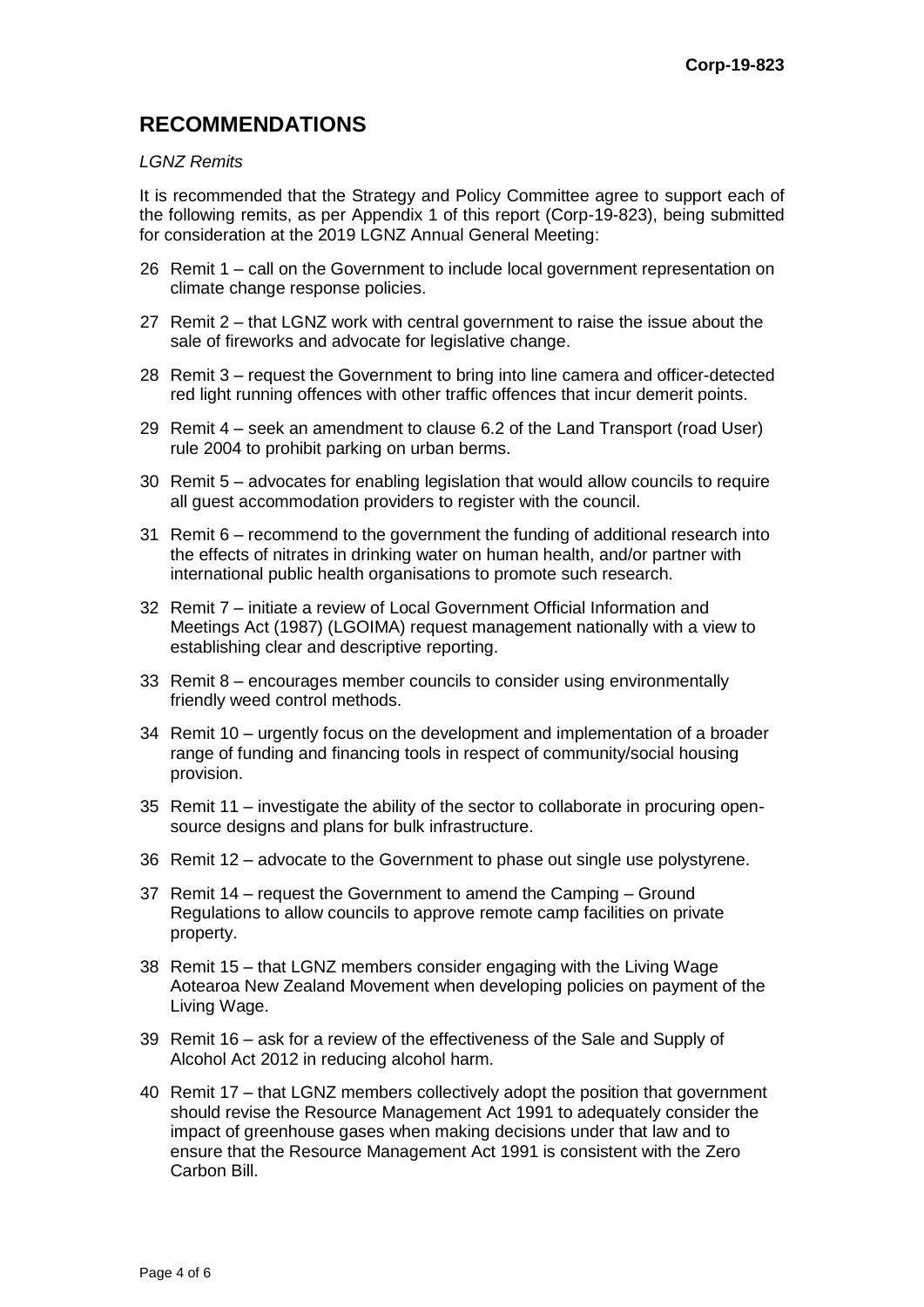- 41 Remit 18 recommend to Government that they establish an independent expert group to develop a new policy framework for adapting to climate change impacts.
- 42 Remit 19 request a review of the New Zealand Transport Authority's Code of Practice for Temporary Traffic Management.
- 43 Remit 20 requests that government investigate the introduction of strengthened rules to govern the safe ruse of mobility scooters, particularly in relation to speed limits and registration.
- 44 Remit 21 That central government funding be made available on an annual basis for museums and galleries operated by territorial authorities with nationally significant collections.
- 45 Remit 24 call on the Government to develop and implement national guidelines, policy or regulations to achieve national consistency for the 'health and beauty clinic' industry.

It is recommended that the Strategy and Policy Committee *conditionally support* the following remits, as per Appendix 1 of this report (Corp-19-823), being submitted for consideration at the 2019 LGNZ Annual General Meeting:

- 46 Remit 9 call on central government to take action as recommended by the Law Commission in its 2014 report on "Liability of Multiple Defendants" to introduce a cap on the liability of councils in New Zealand in relation to building defects claims whilst joint and several liability applies.
	- 46.1 Note that Council's preference is for proportionate liability. However, if this is not achievable then a cap on liability is acceptable.
- 47 Remit 13 pursue an amendment to the Local Government Act 2002 to address issues in relation to councils undertaking works on infrastructure assets located on private land.
	- 47.1 Note that Council supports the intent of the remit, however, more information is desired on how the proposed legislative change would address the issues.

It is recommended that the Strategy and Policy Commitee *does not support* the following remits, as per Appendix 1 of this report (Corp-19-823), being submitted for consideration at the 2019 LGNZ Annual General Meeting:

- 48 Remit 22 that the selection of all independent commissioners for Resource Management Act hearings be centralised.
	- 48.1 Note that Officers' advice is that although it may be useful to have the option of requesting centralised selection of commissioners in certain cases, requiring it for all hearings would introduce a significant administrative burden on councils and the Ministry for the Environment.
- 49 Remit 23 request the Government to amend S41A of the Local Government Act 2002 to give Mayors the same powers to appoint a deputy mayor as held by the Mayor of Auckland.
	- 49.1 Note that Officers' advice is that the existing legislation is deemed adequate.